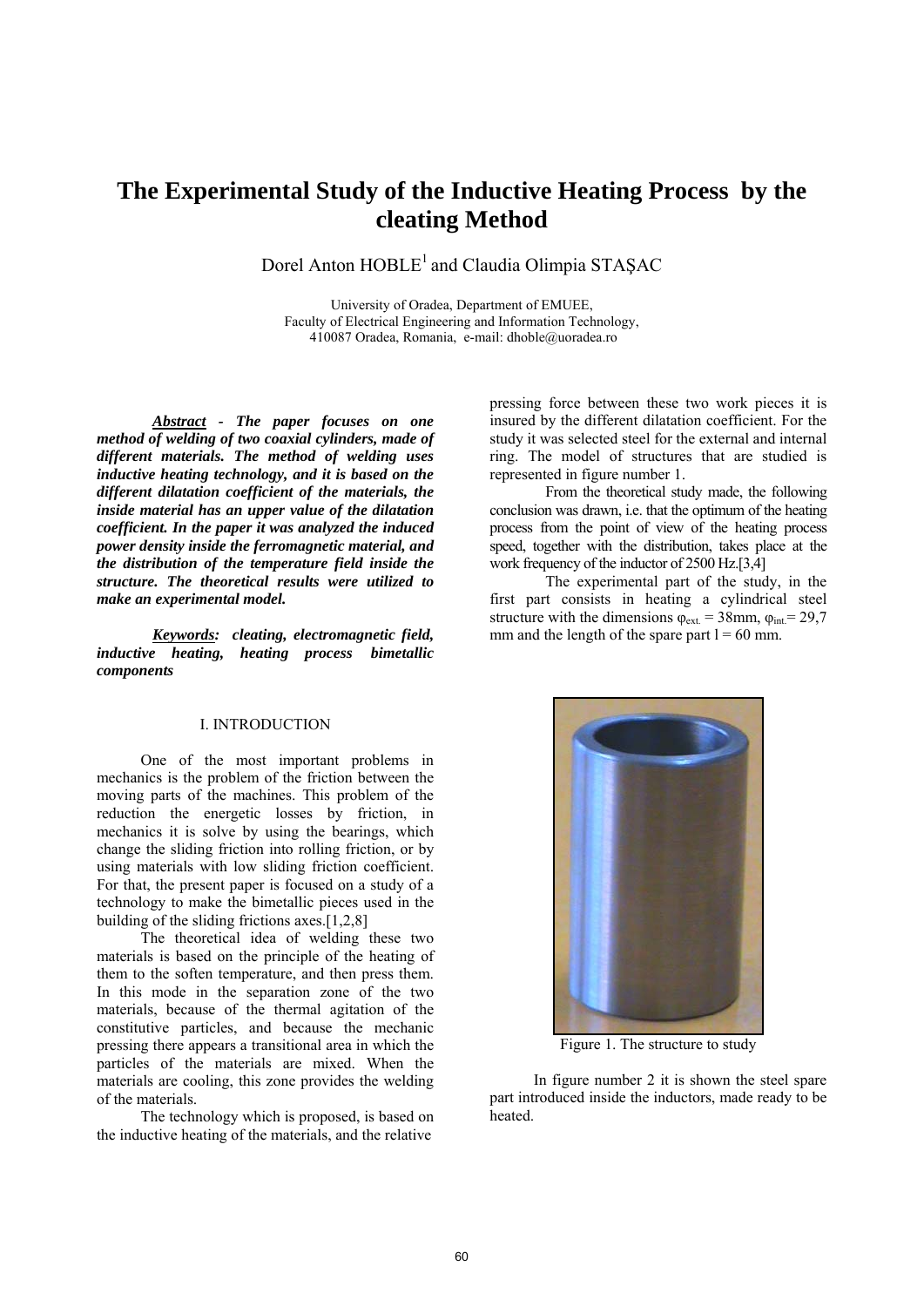

Figure 2 . The work piece who will be processed

#### II. THEORETICAL PROBLEM

The welding process is based on the thermal conduction between two mediums, in contact, by thermal conduction. The study structure is possible to be represented by a model, which is shown in figure number 3.[6]



Figure 3. The theoretical structure

The external thermal conduction is given by Newton law, which shows that the thermal density flux is directly proportional with the temperature difference between the medium surface, and the point near them. The proportional constant value is the external conductivity value. Mathematics:

$$
\mathbf{q}_0.\mathbf{n} = \mathbf{q}_0 = \alpha(\theta - \theta_0) \tag{1}
$$

The thermal balance to the separation surface, between medium 1 and medium 2, when it is considered that in medium 2 we not have thermal source, is:

$$
p\Delta S_c \Delta h_1 = \overline{n}_{c_1} \Delta S_c \overline{q}_1 + \overline{n}_{c_2} \Delta S_c \overline{q}_2 + \rho c \Delta S_c \Delta h_1 \frac{\partial \theta}{\partial t} \qquad (2)
$$

Imposing the condition  $\Delta h_1 \rightarrow 0$ ,  $\Delta h_2 \rightarrow 0$ , and taking in account that

$$
\lim_{\Delta h_1 \to 0} n c_1 = -n_1, \text{ and } \lim_{\Delta h_2 \to 0} n c_2 = n_1,
$$

and in concordance with Fourier laws:

$$
\overline{q_1} = -\lambda \text{.grad}\theta \tag{3}
$$

Relation (2) becomes:

$$
\lambda \frac{\partial \theta}{\partial n_1} + q_0 = 0 \tag{4}
$$

The quasi-stationary electromagnetic field, and the thermal field satisfy the equations system:

$$
\text{curl}\overline{H} = \overline{J} \tag{5}
$$

$$
\operatorname{curl} \frac{\overline{\mathbf{J}}}{\sigma(\theta)} = -\frac{\partial \left[ \mu(\mathbf{H}_1 \theta) \overline{\mathbf{H}} \right]}{\partial t} = -\frac{\partial \overline{\mathbf{B}}}{\partial t}
$$
(6)

$$
\nabla \lambda \nabla \theta - \lambda \nabla^2 + \rho c \frac{\partial \theta}{\partial t} = \frac{J^2}{\sigma(\theta)} \tag{7}
$$

The border condition is by the type which was represented by relation (4).

The medium power which is developed in the volume unit is:

$$
p = \int_{V_e} \frac{J^2}{\sigma(\theta)} dv = \int_{V_e} \frac{\left(\text{curl}\overline{H}\right)^2}{\sigma(\theta)} \cdot dv \tag{8}
$$

 The solving of the electromagnetic field coupled with the thermal field equation is possible to make by iterative numerical method.

 The modeling in this paper was made with the professional FLUX 2D software, which is using the finite elements method (FEM).

For numerical modeling and simulation we study a structure which approximates the real situation. In figure 4 it is shown the structure which will be heated, and in figure 5 it is shown the inductor with the steel-steel structure inside.

The external cylinder is made of iron, and has the dilatation coefficient  $\alpha_i = 11,5$ °C<sup>-1</sup> and the internal cylinder made by brass has the dilatation coefficient  $\alpha_b = 11,5^{\circ}C^{-1}$ .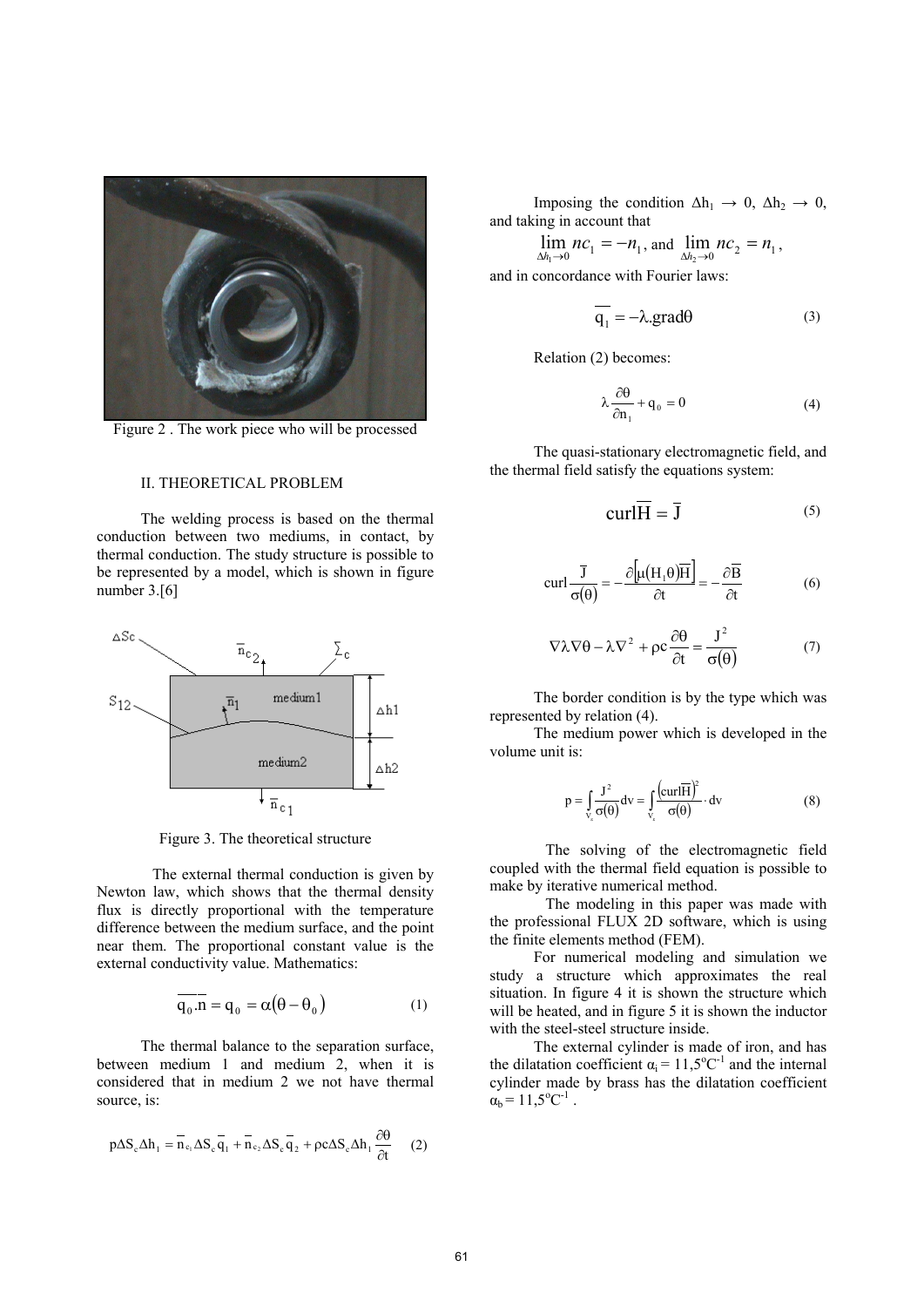The heating process has lasted 30 seconds, and the heating simulation was made to the maximum value of the temperature to 803°C.



Figure 4. The steel piece inside of the inductor



Figure 5. Final temperature of the inductive heating process

As a practical application of the studies of inductive heating, there was used a steel spare part of a cylinder form. This spare part was heated in view of achieving a process of combining two materials (steel and steel), based on the process of dilatation of the heated spare part, followed by its contraction during the chilling process.

That is why, in the moment of reaching the final temperature, the spare part is taken out of the inductor, and within 6 seconds inside of it there shall be introduced another spare part from the same type of steel. This spare part of steel having the dimensions  $\varphi_{ext.} = 29,8$ mm,  $\varphi_{int.} = 20$  mm and the length of the spare part  $l = 60$  mm.



Figure 6. The real structure

 For simulation of the heating process it was imposed a 16 A/mm2 value of the inductor supply tension, and the work frequency was imposed at 2500 Hz.

The results of the theoretical modeling and simulation, were compared with the experimental results which were obtained in the real heating process. In the experimental heating it was looked for the time variation of one point on the external surface of the steel cylinder, and the results approximated the theoretical results with 14% error. The temperature was measured with an infrared system [2,3,8].

The obtained ensemble after cooling the 2 structures is shown in figure 6.



Figure 6. The steel-steel structures in all heat transfer processes